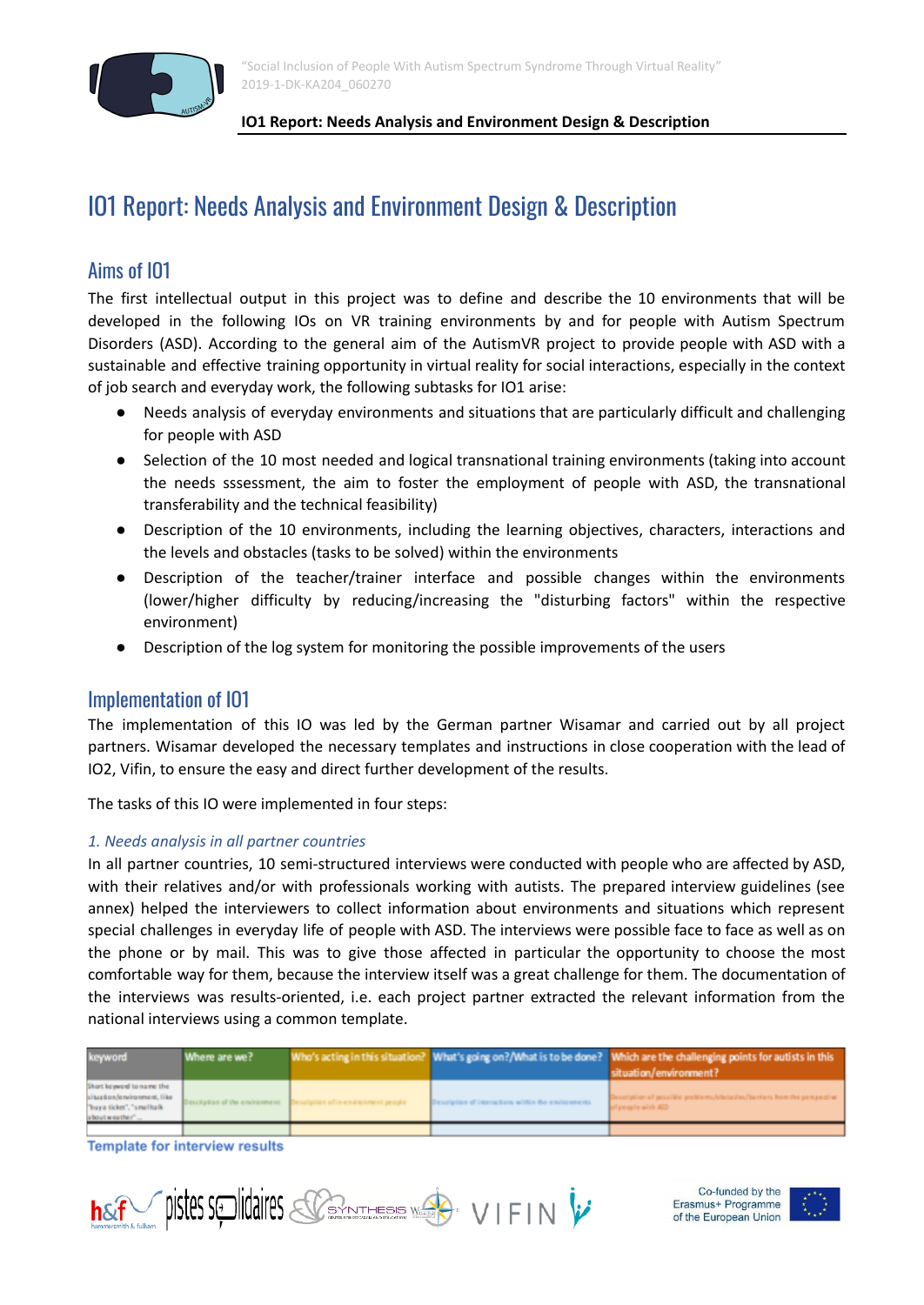

#### *2.Selection of the 10 training environments*

The synthesis of the interview results and the selection of the final 10 VR training environments took place in three stages. First, each partner compressed the interview results into a national summary, which was then merged into a transnational synthesis. In the third step, this synthesis was discussed by the partners and formed the basis for the selection of the 10 most needed and logical transnational training environments to be developed in this project.

### *3.Description of the 10 training environments*

The partners divided the selected 10 environments among themselves, so that each partner described two of them in detail. Vifin as lead of IO2 provided a template to ensure that all relevant information was provided and considered in the first step of the description for the further technical implementation (see annex). The descriptions include the following points:

- Overall learning objective of this environment
- Storyline (What will happen from the beginning to the end?)
- Environment itself (Where are we?) with pictures
- Characters within the environment (Who does the user interact with? Are there any extra people?)
- Quests (What small tasks does the user perform?)
- Game objects (Are there any special objects the user needs to finish a quest?)
- Teacher/trainer overview: possible distractions

The descriptions were each reviewed and discussed by all other partners in the peer review to ensure that the environments are designed to be as transnational as possible.

#### *4. Description of the trainer's interface and the log system*

Parallel to the description of the content of the future platform, first considerations on the implementation of the teacher/trainer interface and the log system took place. They will be designed depending on the environments that will ultimately be developed. Basically, the teacher/trainer interface should enable a teacher/trainer (if available) to actively influence the unfolding scene by allowing him/her to introduce disturbing elements along the path as well as to activate supporting processes, such as verbal or graphic reminders to cope with a situation. The log system should monitor the time spent by the user, the number of disturbances, natural and activated, the number of calls for help, etc.

The complete implementation of IO1 was accompanied and supported by the continuous communication of the project partners on the online platform Slack, during the Kick Off Meeting and the – due to COVID19 online held – second transnational partner meeting (24.+25.3.2020) as well as during three further online meetings at the end of April, beginning and end of June 2020.

Of course IO1, the Needs Analysis and Environment Design & Description, was also evaluated. LHBF, the responsible project partner, collected relevant data both for the presentation and discussion of the upcoming work process during the kick off meeting and for the presentation and discussion of the interview results and the joint decision of all project partners on the 10 selected training environments during the second (virtual) partner meeting. The results of the evaluation can be found in the corresponding report on IO4 "Evaluation and Assessment".



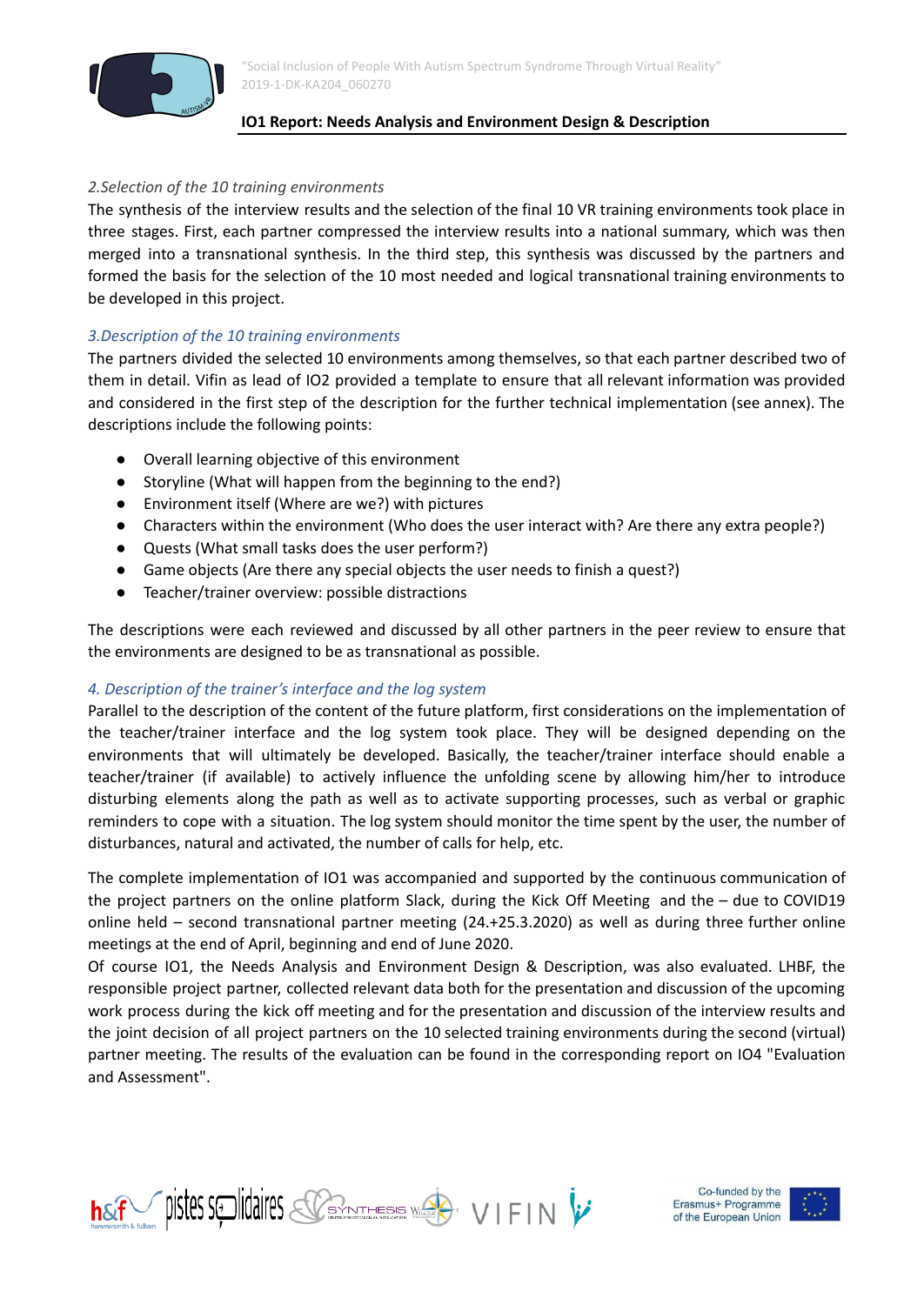

# Results of IO1

Conducting the interviews for the needs ASDessment was sometimes difficult because the interview situation as such is very challenging for people with ASD. However, these interviews particularly helped the project team to understand the individual perspective and the difficulties in seemingly simple everyday situations. It was also shown that especially the interviews with people who are professionally involved with autism were productive in identifying difficult everyday situations for autistic people, as the professionals were able to abstract and summarize more easily.

In all partner countries it was possible to conduct interviews with autistic people and with people who are very close to them. In the transnational synthesis of the interview results the following situations arose, which people with autism experience as particularly challenging:

- Public transport complete procedure from purchasing a ticket to getting off at the right place. But there are very big differences between the partners' countries and the way the transport system works
- Doctor´s appointment calling, setting up the appointment and visiting the doctor
- Lunch break in the school or company eating in the canteen (school or company), quick decision making at a buffet, conversation at the table
- Grocery shopping sensory overload, decision making, interactions with staff/strangers
- Orientation on the street –finding the right way, asking a stranger for help/directions
- Cinema/Theatre buying tickets, waiting in line, people (strangers) sitting around and how to enjoy the show

A lot of interviewees highlighted further situations but these are not really environments in the sense of this project but important aspects which should be taken into consideration for the development:

- Social interactions challenging to interpret unspoken signals and to react promptly; greetings, small talk (unspoken rules of small talk; game of questions), dealing with irony, sarcasm, metaphors
- $\bullet$  At the phone uncertainty about who is on the phone and what she/he wants
- Social situations at work first meeting, dealing with criticism, owns honesty, bullying
- How to overcome changes (teachers/colleagues, rooms, food etc.)
- Emergency unclear situations, what to do

Many of these social situations, which were mentioned as challenging by the respondents, are very commonplace, such as greetings or small talk in different constellations, so that they can be integrated into the VR environments that are being developed. Some aspects (dealing with criticism, bullying, etc.) are explicitly addressed in IO3.

A further result of the interviews was the fact and insight that ASD persons find it difficult to put themselves in "as-if" situations. For this reason it is important that the VR environments of the project are as close to reality as possible. However, this is a particular problem where the national context or background for an environment is very different, such as public transport in the different partner countries. Therefore the partnership decided to implement the most frequently mentioned public transport environment in a special



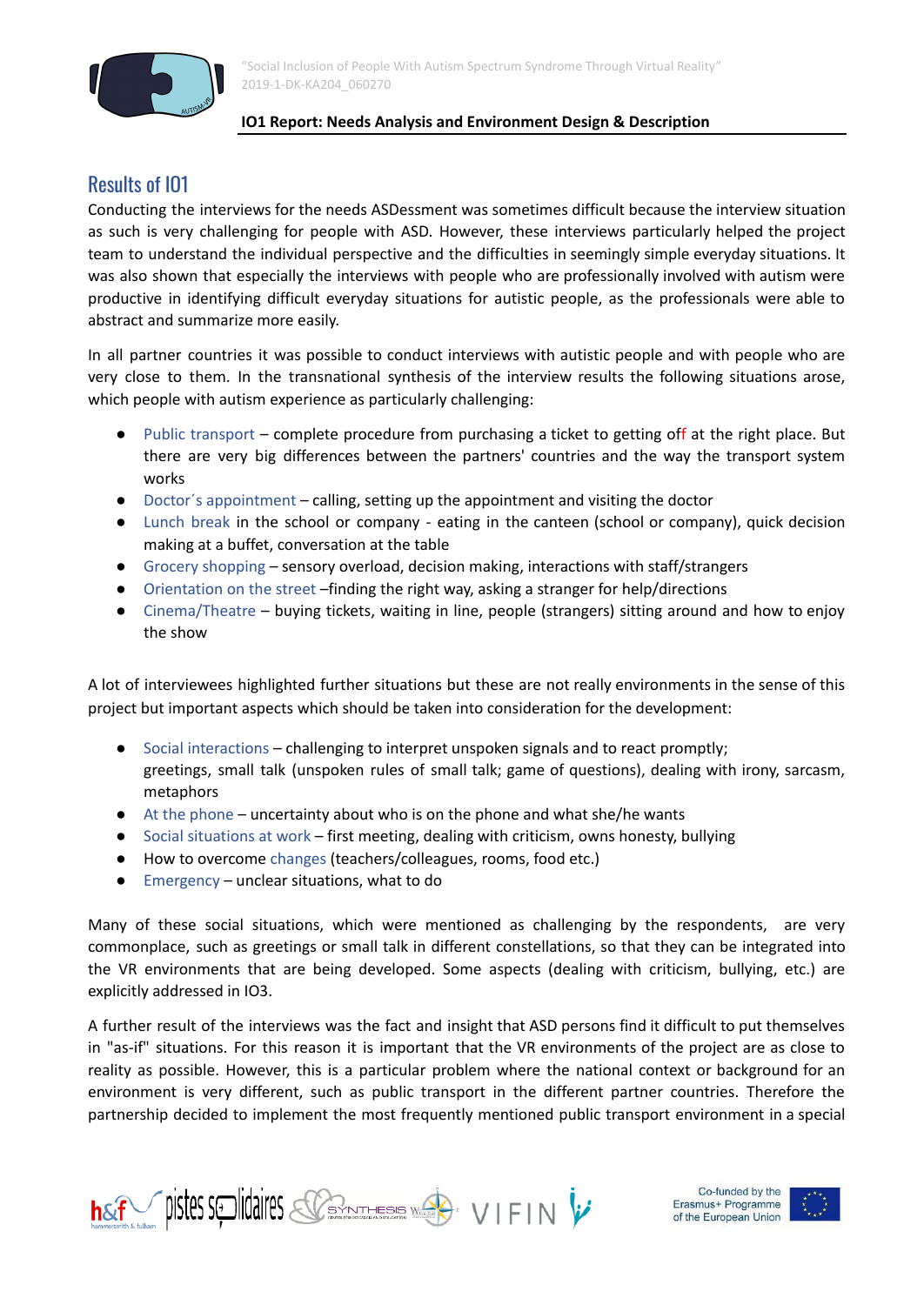

way: Five individual environments will be developed for the five partner regions involved. This will make it much easier for future users, people with ASD, to transfer the VR experience into their real life.

So the environments 1 to 5, which will be further developed in the project, are

- 1. Denmark Train journey (Vifin)
- 2. The United Kingdom Tube in London (LBHF)
- 3. France Bus in the city (Pistes Solidaires)
- 4. Germany Tram in the city (Wisamar)
- 5. Cyprus Bus trip (Synthesis)

The partners have agreed that their respective public transport environment is successfully completed when the user departs by transport. The quests are basically similar for all of them, each adapted to the regional conditions: buy a ticket and - if necessary - validate it, find out the departure time, find the right departure point, enter the means of transport, etc.

For the other 5 environments that will be developed in the project, the project partnership decided on the one hand to take up the results of the needs analysis and on the other hand to put the special focus on the working world. The latter corresponds to the main objective of the project, which is to help people with ASDs to find their way into a job, to orientate themselves in everyday working life, to adapt to a new environment and to facilitate dealing with changes in everyday life.

So the environments 6 to 10, which will be further developed in the project, are ...

6. Doctor's Appointment (Wisamar)

The purpose of this environment is to allow the user to experience a visit to the doctor, during which s/he must answer and respond to various questions or requests depending on the symptoms. The first step is for the user to make an appointment with the doctor's office by telephone. Then the user is in the doctor's office, has to register with the receptionist, follow her instructions and takes a seat in the waiting room. The third step in this environment concerns the examination itself: The user meets the doctor and must answer questions. The scenario ends at the point where the physical examination would begin.

This environment will be more feasible with the 3D environment in order to allow the user the greatest possible interactivity.

# 7. Lunch break at workplace (Synthesis)

In this environment the user will take a lunch break with his/her colleagues. S/he has brought her/his lunch from home, wants to heat it up in the common kitchen in the microwave and then eats together with colleagues in a common room. Here, on the one hand, arrangements have to be made (Is the microwave free for use?), on the other hand, small talk has to be made during lunch. As a special difficulty in this environment, a spontaneous, surprising birthday party for a colleague is built in, where social customs (congratulate someone, sing a song together) have to be followed and it gets much louder in the room.

This environment will be developed in 3D to allow maximum interaction.

#### 8. At the supermarket (LBHF)



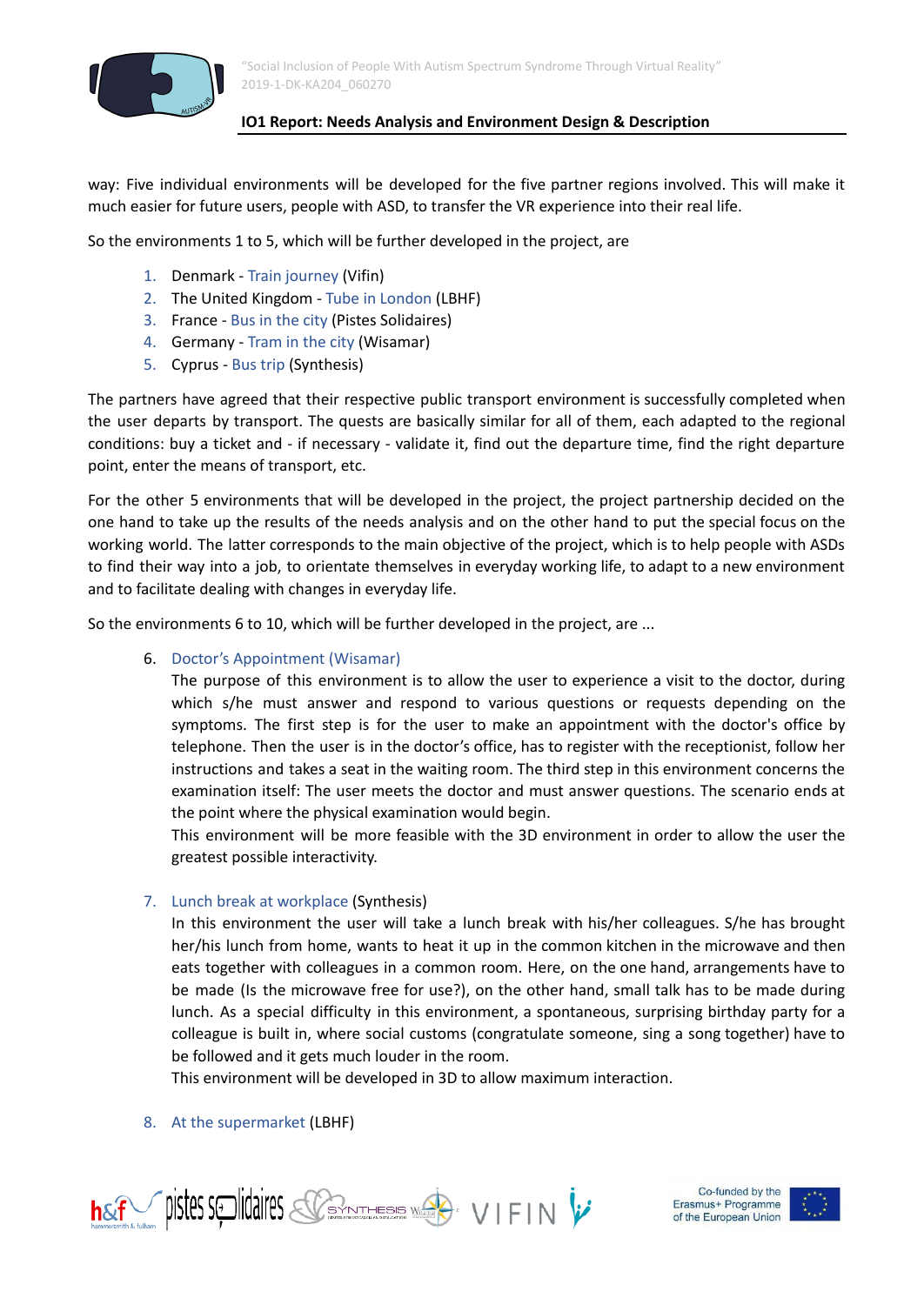

In this environment, the aim is for users to gain confidence in their behaviour in the supermarket. They are asked to search for the appropriate goods according to a given shopping list and put them in their shopping basket, to find their way around the supermarket (despite a lot of products on the shelves and noises around them), to ask for help, to react to questions from others if necessary, to queue and pay at the checkout, etc.

This environment will also be developed in 3D.

# 9. A job interview (Vifin)

The purpose of this environment is to let the user experience a job-interview situation in which s/he is being interviewed and must respond to the questions asked. The scenario is designed through a combination of a recent jobindex.dk app (also developed by psychologists) where people can practice a job interview, but adapted with recommendations for autists that have to participate in a job interview.

Behind the scenes, the Interview is divided into several categories: appromimately 40-50 questions will developed and grouped (as well as ASDigned a level) inside the categories below and can be randomized, so that the user can go through the interview again with new questions as well as at different levels.

This environment will be done in the 360° video format for a realistic feeling in the interview situation towards "real" people.

### 10. First day at work (Pistes Solidaires)

The theme of this environment is the first day in a new job. Here the users can train to find their way in a new, unknown environment and to deal with unpredictable situations.This environment will be divided into three steps. Each one can be considered as a level of progression with some familiar situations in the workplace. The first level is the beginning of the first day at the new office: meeting with the director, presentation of the new colleagues, and ASDignation of a desk. In the second level, the user would be in front of the photocopy machine but there will be a jammed paper in the machine. S/he will need to call a colleague who knows the machine to open it and unblock it. In the last level, the user will be asked by the director for a meeting, at the end of the first day without knowing why. This scenario will also be developed in a 3D environment.

When designing the environments, an attempt was made to integrate as many of the social aspects mentioned as challenging by the respondents as possible into the environments (greetings, small talk, telephone calls, first meetings, behaviour in groups ...). Thus, greetings of different kinds will occur in almost all environments. In the lunch break with colleagues, during the job interview and also on the first working day, the user will meet different people, sometimes for the first time, and will have to orientate and behave in a group. In these environments, small talk will of course also be practiced. A telephone call will be necessary to make an appointment for a visit to the doctor. These are just a few examples and possibilities how social challenges of everyday life are taken up and implemented in the training environments.

All environments were read, completed and, if necessary, corrected by all partners in order to enable the greatest possible proximity to everyday life and adaptability for people with ASD in all partner countries.



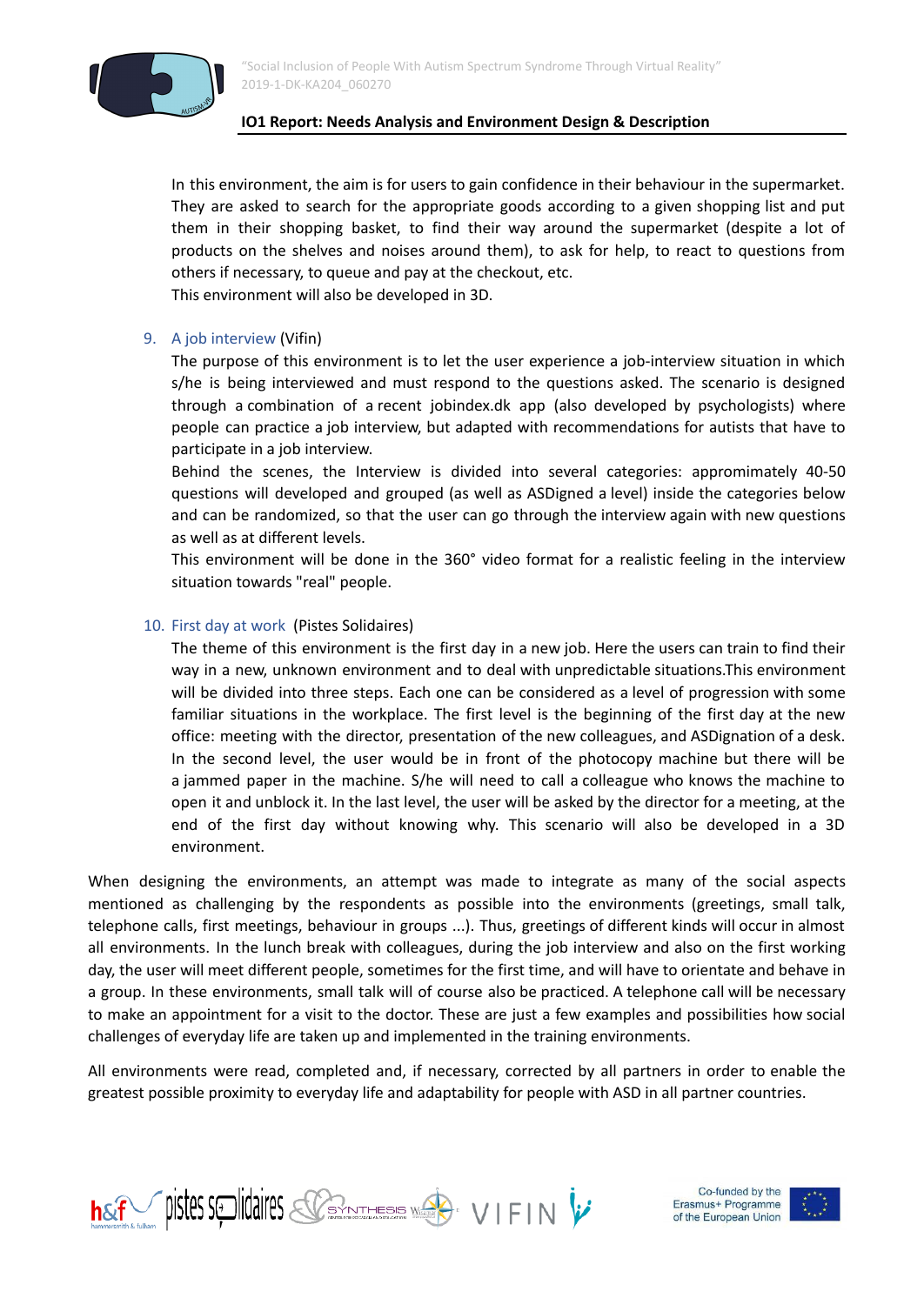

"Social Inclusion of People With Autism Spectrum Syndrome Through Virtual Reality" 2019-1-DK-KA204\_060270

#### **IO1 Report: Needs Analysis and Environment Design & Description**

# ANNEX

# Interview Guidelines

# Interview with an ASD expert

We are part of the European project "Social Inclusion of People With Autism Spectrum Syndrome Through Virtual Reality", funded by Erasmus+. This project intends to develop virtual reality training tools that through simulated everyday situations will train and enhance the social skills of adults with ASD and improve their ability to navigate standard situations.

The VR-learning environments offer a simulated reality where people with ASD can enter and 'practice' an everyday situation. By using the VR technology, the project creates a learning environment that is immersive, realistic and responsive, but pleasant, save and non-threatening for the user. The idea is to generate training scenarios that will increase the target group's ability to navigate standard everyday situations.

**For this, we kindly ask you for your support.** You know best which situations are a (daily) challenge for people with ASD. We would like to ask you to share your knowledge and experience with us by answering the following questions. Your information will serve as a basis for us to develop the virtual training environments in our project.

We would be very grateful if you could describe **at least 3 environments** which, based on your experience, represent special challenges in the everyday life of people with ASD. Of course, you are also welcome to describe further situations using the questions.

# **Some personal information:**

- c You yourself are affected by Autism Spectrum Syndrome.
- c You are related to or close to a person with ASD. Who is affected by ASD?:
- c You are working with or for people with ASD. Please briefly describe what you're doing:

\_\_\_\_\_\_\_\_\_\_\_\_\_\_\_\_\_\_\_\_\_\_\_\_\_\_\_\_\_\_\_\_\_\_\_\_\_\_\_\_\_\_\_\_\_\_\_\_\_\_\_\_\_\_\_\_\_\_\_\_\_\_\_\_\_\_\_\_\_✍

\_\_\_\_\_\_\_\_\_\_\_\_\_\_\_\_\_\_\_\_\_\_\_\_\_\_\_\_\_\_\_\_\_\_\_\_\_\_\_\_\_\_\_\_\_\_\_\_\_\_\_\_\_\_\_\_\_\_\_\_\_\_\_\_\_\_\_\_\_✍

I agree to be contacted by the project team for any queries or further information regarding my descriptions.

# Name:

E-Mail / Phone number:

This information will only be used to contact you for this survey and will not be shared.

**Starting question** for interviewees affected by Autismus Spectrum Syndrom**:**



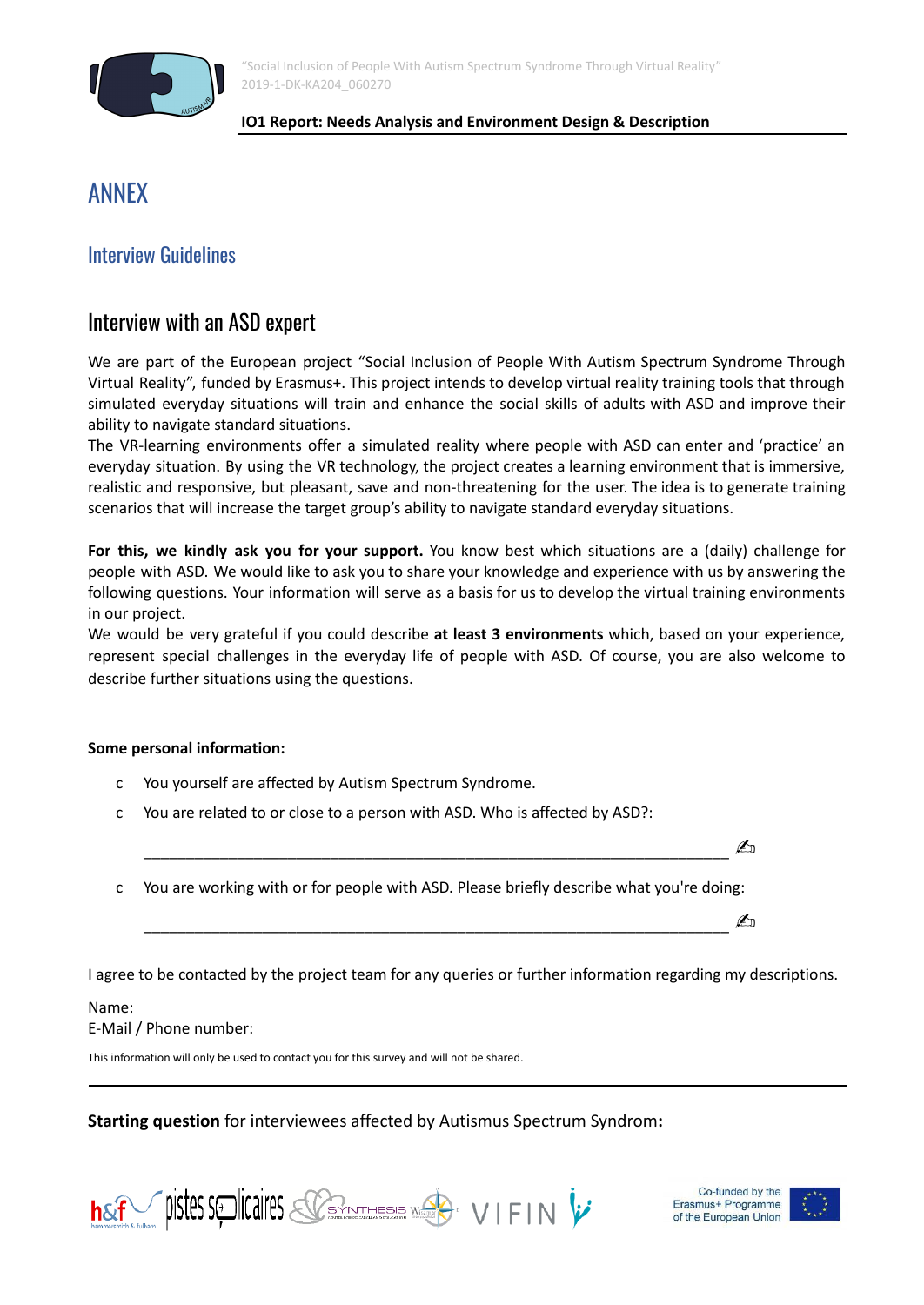

**What's the hardest part of your day?**

**Starting question** for interviewees who are relatives of people with ASD**:**

**From your point of view, what's the hardest part of his/her day?**

**Which situations and which actions do people with autism experience as a special challenge in their (everyday) lives?** Please describe the respective situations/environments by answering the following questions.

**Where are we?** (Description of the environment)

**Who's acting in this situation?** (Description of in-environment people)

**What's going on?/What is to be done?** (Description of interactions within the environments)

**Which are the challenging points for autists in this situation/environment?** (Description of possible problems/obstacles/barriers from the perspective of people with ASD)

*Please answer these questions for three different situations/environments.* **Thank you very much for your support!**





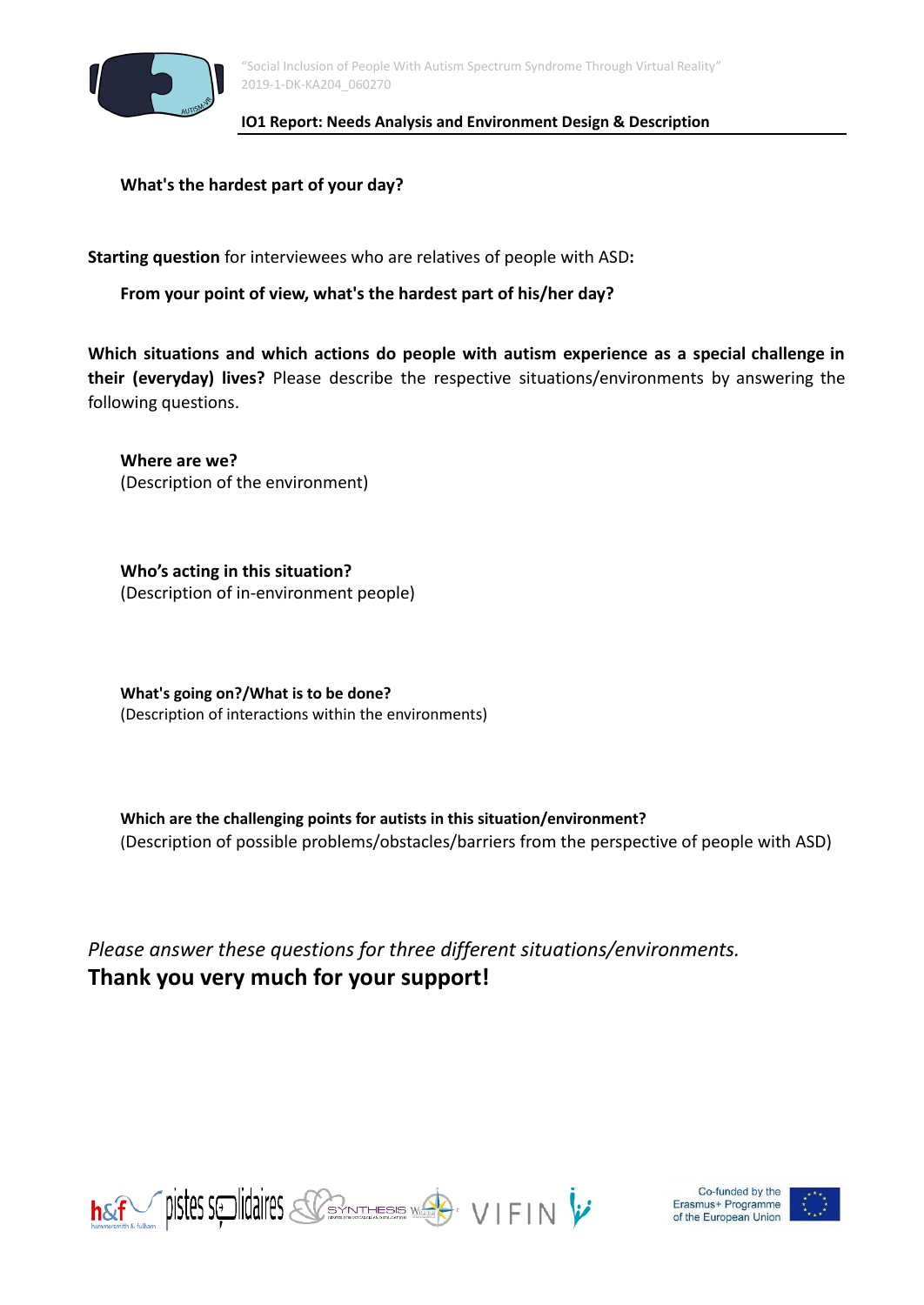

"Social Inclusion of People With Autism Spectrum Syndrome Through Virtual Reality" 2019-1-DK-KA204\_060270

### **IO1 Report: Needs Analysis and Environment Design & Description**

# Template for environment description

**Environment Title & Responsible Partner:**

**Overall Learning objective:** what is the purpose of this scenario

**Storyline:** what will happen from the begining to the end:

**Environment:** where are we? Any picture suggestions? (all partners must provide video/photo)

**Characters:** from storyline- Who do you interact with? Are there any extra people? Do they have specific clothing? Their gender, race and age?

**Quests**: what small tasks does the player perform?

- **Go there**
- Take this
- Do this

**Game objects:** are there any special objects the player needs to finish a quest?

**Dialogues**

**hsef** pistes splidaires Sommes WA VIFIN